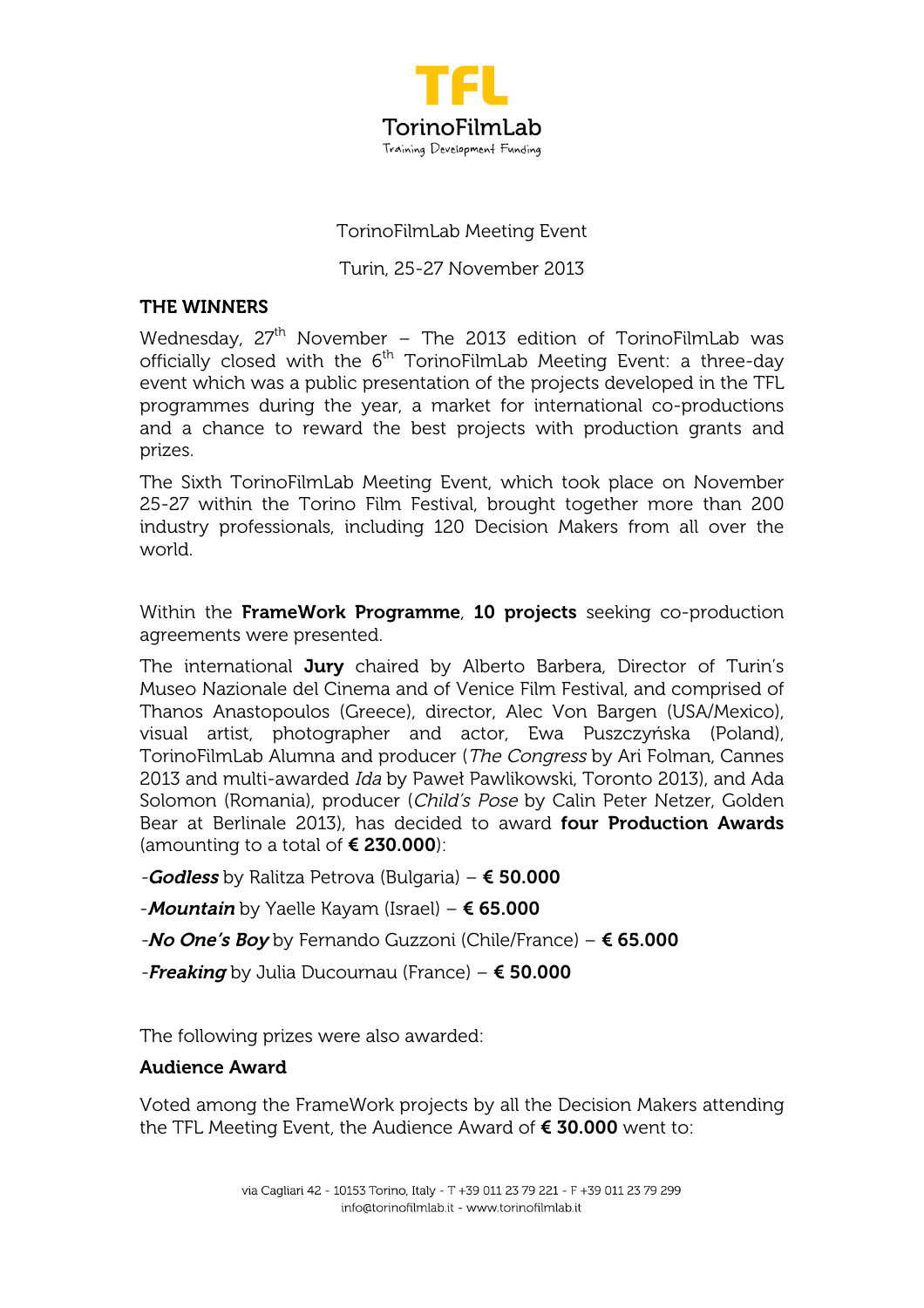

# -Lily and the Dragonflies by René Guerra (Brazil)

# The ARTE International Prize

Assigned by ARTE France Cinéma to one of the Script&Pitch projects, the ARTE International Prize of € 6.000 went to:

-Salt by William Vega (Colombia)

## The Piemonte Award

The Film Commission Torino Piemonte (FCTP) offers a new prize to a project from any TFL programme and year of participation that will be entirely/partially shot or post-produced in the Piedmont Region. The winner of the Piemonte Award will receive special financial support from FCTP for the portion of the film shot or post-produced in the region. The Piemonte Award went to:

-War by Simon Jaquemet (Switzerland) – Script&Pitch 2011, FrameWork 2012

### The Post-Production Award EP2C

A prize of  $\epsilon$  1.000 assigned to a FrameWork project, which allows the producer to participate in a workshop on post-production, went to:

-**Enrica Capra** from GraffitiDoc (Italy), producer of **Without the Implant**.

### Les Arcs Coproduction Village Prize

The Script&Pitch, AdaptLab and FrameWork projects were eligible for the Les Arcs Coproduction Village Prize, consisting in the automatic selection at the Arc 1950 Coproduction Village. The Les Arcs Coproduction Village Prize goes to:

-Dogs by Bogdan Mirica (Romania) – Script&Pitch

Founded with the aim of complementing Torino Film Festival with the first laboratory in Italy dedicated to emerging filmmakers, **TorinoFilmLab** (TFL) is an international scheme supporting young talents from all over the world through training, development and funding activities. The main focus is on first and second feature films.